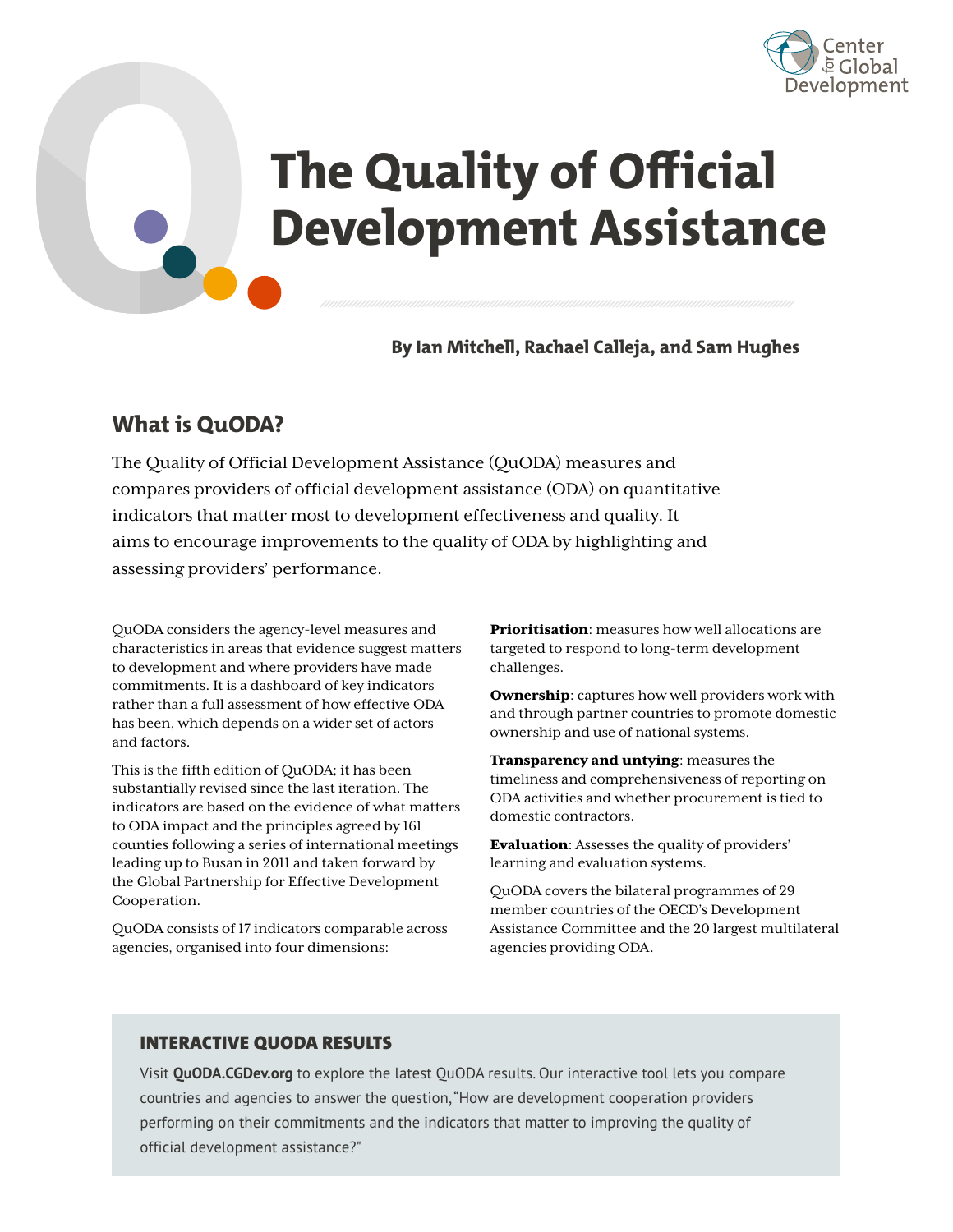# **QuODA 2021 Findings**

QuODA 2021 provides a snapshot of agency performance using the latest data on ODA activities currently available. Agencies are ranked based on equally weighted dimensions, themselves based equally on the indicators within them. With the interactive web tool, users can produce rankings according to the combination of dimensions and indicators most relevant to their agency.

#### **Multilateral agencies occupy 6 of the top 10 positions**

Like in prior QuODA iterations, multilateral agencies outperform bilateral providers on overall rankings. Multilaterals also hold the top positions on three of the four QuODA dimensions: Prioritisation, Ownership, and Transparency & Untying.

The International Fund for Agricultural Development (IFAD) ranks 1st on QuODA overall. It ranked in the top 10 for each of the four dimensions and 1st on Transparency & Untying. IFAD ranks 4th on both the Ownership and Evaluation dimensions, owing to strong alignment with partner country objectives and high-quality evaluation systems. It ranks 7th on Prioritisation, and scores well on measures of poverty focus and the share of ODA that reaches partner countries.

The African Development Fund (AfDF) is 2nd overall, continuing its strong performance from prior QuODA iterations. It scores particularly well on Prioritisation (2nd), displaying a strong focus on poverty and the least-aided countries; it has room for improvement on the Evaluation dimension. The World Bank's International Development Association (IDA) ranks 3rd, with strong scores across all four dimensions. The Global Fund and GAVI complete the top five. While both score particularly well on Prioritisation, both could do better on Evaluation by improving systems for institutional learning.

#### **Sweden tops the bilateral providers, followed by Finland, Denmark, Canada, and Belgium**

Sweden's score is pulled up by strong performance on the Evaluation and Transparency & Untying dimensions, where it ranks 1st and 6th, respectively. But its average performance on Prioritisation and Ownership leave room for improvement.

Finland and Denmark rank 2nd and 3rd amongst bilateral providers, respectively. Finland scores consistently well across all dimensions, while Denmark shows strong performance on the Evaluation dimension. Canada and Belgium complete the top five bilateral performers. Canada's overall ranking is pulled up by strong scores on the Transparency & Untying dimension, where it ranks 3rd, but it scores less well on Prioritisation. Belgium is in the top 10 on Prioritisation, and in the top half on all other dimensions.



Aid Quantity (ODA Grant Equivalent, % GNI)

*Source: Authors' analysis*

# *Figure 1. Country aid quantity and quality*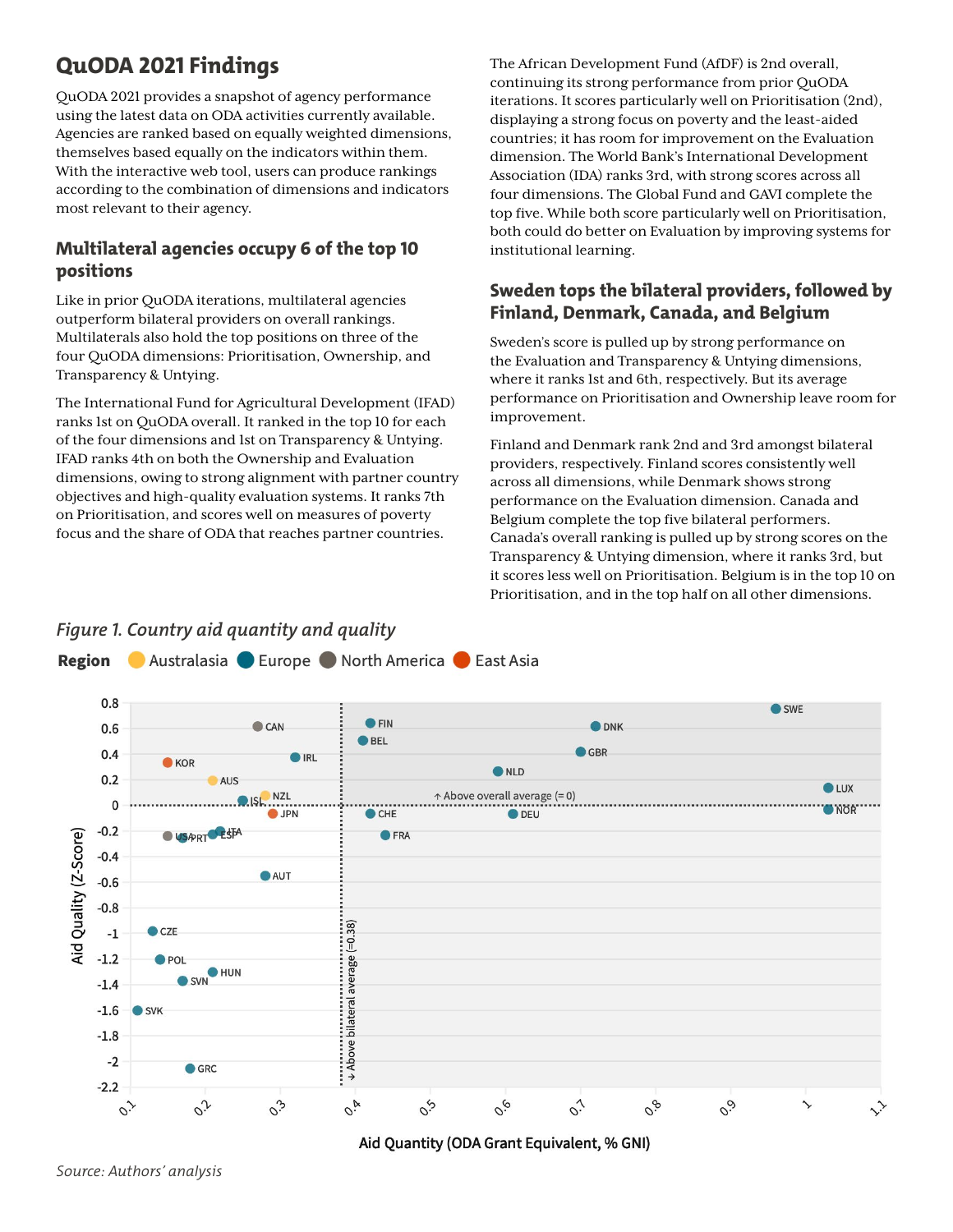#### **The quality bilateral providers' ODA tends to rise with quantity**

While QuODA does not assess the quantity of ODA provided, it is striking that the most generous providers—those who provide the highest share of ODA relative to GNI—tend to score above average on QuODA (figure 1). This trend is driven primarily by Scandinavian and Northern European providers, who are known for their strong commitment to development finance and impact. France is the only country to provide above average quantity but below average quality.

The largest absolute providers of aid—the US, Germany, and the UK—rank 35th, 28th, and 16th, respectively. The US is in the bottom half of providers for Prioritisation, Ownership, and Evaluation. Germany scores well on Transparency & Untying and performs in the middle of providers on Ownership and Evaluation, but could improve on Prioritisation by focusing spending on countries most in need. The UK scores in the bottom third on Ownership reported by its partners and ranks just outside the top 10 on the other three dimensions.

# **Main Findings by Dimension**

# **Prioritisation**

This dimension looks at whether aid is making it to countries that need it the most, in terms of finance that reaches countries and its focus on poverty, fragility, and supporting those under-aided by others. It also looks at whether countries work together through multilaterals and on global public goods.

Multilaterals outperform bilateral agencies on Prioritisation, with the top five ranks held by the Global Fund, GAVI, AfDF, IDA, and UNDP, respectively. At least the Global Fund and IDA use allocation models that prioritise the poorest, which may explain their success in prioritising countries most in need. The top multilaterals see almost all of their finance reach recipients (against a mean of 60 percent), and each has a focus on the poorest countries.

Yet multilaterals are not a monolith, and the three environmental multilaterals—the Climate Investment Funds (CIF), the Green Climate Fund (GCF), and the Global Environmental Facility (GEF)—perform less well. They have high shares of finance on global public goods but do not focus resources on poorest, fragile, or underaided countries. This may in part reflect a focus on climate mitigation, which tends not to be in the poorest countries. CIF and GCF both rank in the bottom half on Prioritisation, while GEF is 21st.

Ireland ranks top of the bilateral agencies on Prioritisation (6th for the dimension), ahead of Belgium, Iceland, the UK, and Denmark. Each of these providers prioritise spending to fragile countries and those that are under-aided. However, Belgium and Ireland could increase the share of aid that reaches recipients, while Denmark and the UK could increase spending to the poorest.



### **Ownership**

Ownership of development projects is recognised as crucial to their success and is a well-established principle of aid effectiveness. The indicators in the Ownership dimension draw from a survey by the Global Partnership for Effective Development Cooperation (GPEDC) that asks recipient governments about each provider's largest aid programmes. We collate the results for each provider, assessing alignment with recipient objectives, use of financial systems, and reliability and predictability of ODA spending. In addition, we add a new indicator to assess the volume of country programmable aid (CPA) covered by responses to the GPEDC survey, per provider. This rewards providers whose ownership indicators are based on a higher number of respondents, or respondents that receive larger shares of CPA, who took the time to provide feedback.

Three of the top six places on Ownership were taken by regional development banks, with the Asian Development Bank (AsDB) 1st, the African Development Fund (AFDF) 2nd, and the Islamic Development Bank (IsDB) 7th. For each, over 80 percent of recipients reported alignment with their objectives. The AsDB scored particularly highly on using recipients' financial systems, while both AFDF and ISDB received feedback from recipients account for more than half of their CPA, well-above the overall average of 43 percent. IFAD (4th) and the Global Fund (6th) also scored very well on the Ownership expressed by their partners.

Korea ranked 3rd overall on Ownership and is the top scoring country, achieving an average of almost 77 percent across the four indicators of alignment, use of financial systems, reliability, and response rate. Other top bilateral providers include Iceland (5th), Japan (9th), Portugal (10th), and Australia (11th). Portugal, Australia, and Iceland all had high response rates, covering more than 60 percent of CPA.

Promoting ownership might be trickier for providers working primarily with fragile partners, which might have



#### *Figure 2. Ownership score and weighted fragility of aid recipients*

*Note and source: Ownership is scored based on six GPEDC indicators and our response rate measure; fragility is ODA weighted by recipients' OECD State of Fragility score (2019). We invert the OECD's fragility values so that higher values mean higher fragility and better performance.*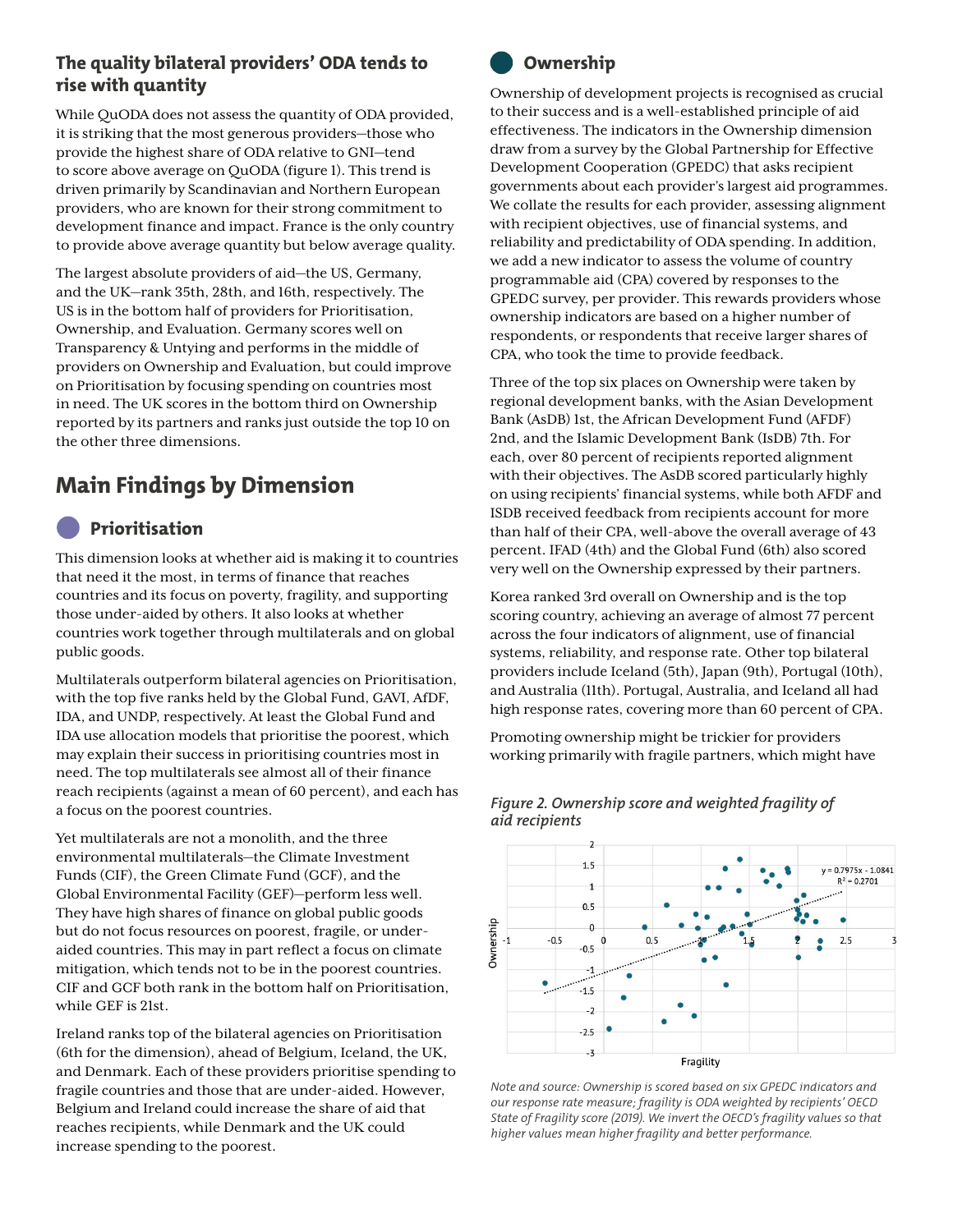been reflected in lower scores. However, we found that providers most involved in fragile states also achieved the most positive feedback from recipients on QuODA's Ownership indicators (figure 2). At least in terms of this data, there appeared to be no penalty for providers operating in fragile states.

#### **Transparency & Untying**

Transparency in ODA enables providers and partners to understand and plan effectively, and it facilitates scrutiny over ODA spending, benefiting taxpayers and partner governments alike. This dimension also covers the issue of aid tying—that is, whether providers require ODA to be delivered from contractors in their own country or shareholders. This long-standing problem may ignore the best contractors, including those in partner countries, to award work based on nationality. This can lead to inefficiencies and damage effectiveness.

IFAD ranks 1st on Transparency & Untying, with the WHO 2nd, Canada 3rd, and GAVI and the EU completing the top five. Each agency reports an above average share of ODA reported through the International Aid Transparency Initiative (IATI) and their data submitted to the OECD is complete and relatively timely.

Our review of "official" tied aid highlights that several multilaterals—including the AsDB, the IADB, the IsDB, and the EU—tie procurement, to varying degrees, to their shareholders' or members' providers. In fact, nearly all bilateral providers tie at least a portion of their ODA, with Japan, the US, Korea, Hungary, Iceland, Austria, and Poland doing so with over a quarter.

We also introduce a measure that looks at the share of ODA contracts awarded to domestic firms beyond each provider's overall global market share in ODA contracts. For instance, if a country's firms had a 20 percent share of global ODA contracts, but were awarded 50 percent of domestic contracts, this would imply 30 percent is de facto tied. This analysis showed that Australia, Finland, Sweden, and the UK awarded over 80 percent more of their total contract value to domestic contractors than would be expected from their respective shares of the global market.

#### **Evaluation**

Agencies need systems to not only evaluate performance, but to learn lessons based on findings from those evaluations. This dimension uses the DAC's evaluation framework to quantify narrative assessments on the quality of evaluation, institutional learning, and results-based management systems provided in the OECD Development Assistance Committee (DAC) Peer Reviews for countries and scores provided in the MOPAN (Multilateral Organisation Performance Assessment Network) assessments for multilaterals.

The Evaluation dimension is dominated by bilateral agencies, which take eight of the top ten spots. Based on their most recent DAC Peer review, Sweden ranks 1st on this dimension,

followed by New Zealand (2nd), the Netherlands (5th), Australia (6th), and Finland (7th). While bilaterals appear to outperform multilaterals on this dimension, some of this difference relies on our method for comparing DAC (bilateral countries and the EU) and MOPAN assessments, and so should be treated more carefully than other indicators (which are all based on common data sources).

Amongst the multilaterals, the EU (3rd) and IFAD (4th) are well-ahead of others on Evaluation, scoring strongly on all three indicators of evaluation, learning, and results-based management systems. IDA is the next-best multilateral agency (12th), with MOPAN identifying strengths in evaluation and learning but room for improvement on results-based management. The WHO is the fourth-best multilateral on Evaluation (14th), with a strong institutional learning system.

# **Patterns and trends in aid effectiveness**

It has been 10 years since the Busan Partnership for Effective Development Cooperation was agreed, following on from earlier commitments to effectiveness made in Paris and Accra. While QuODA broadly builds on the commitments made in Busan, many of its indicators have been available and considered indicative of best practice in ODA over a longer time frame. Trends on key indicators of development quality over time provide a picture of how performance has tracked.

#### **Leave no one behind**

Providers pledged in the Sustainable Development Goals to "leave no-one behind." This should involve ensuring that ODA reaches recipient countries, and that it prioritises lower-income recipients. Yet using the most recent 2019 data available, we find that only 70 percent of ODA reaches recipient countries, and that the average income of recipients of cross-border aid is almost three-times the lowincome country (LIC) average. Furthermore, trends over the past decade show no indication that providers are improving on these metrics.

Firstly, the share of ODA reaching recipient countries flatlined between 2010-19 (figure 3). Disaggregating this, we see that bilateral providers have been consistently outperformed by multilaterals. This is understandable: bilateral providers are responsible for more types of ODA which do not cross borders, such as in-donor refugee costs and imputed student costs. But in addition to their lower overall level, bilateral providers have also seen their share of ODA reaching recipient countries decline slightly over the past decade, indicating that they have redirected resources to domestic spending.

Secondly, looking at the relative need of countries reached with this assistance, we consider the weighted average income level of recipients (using constant prices) based on the share of total ODA provided, and compare this with the average income of LICs as a reference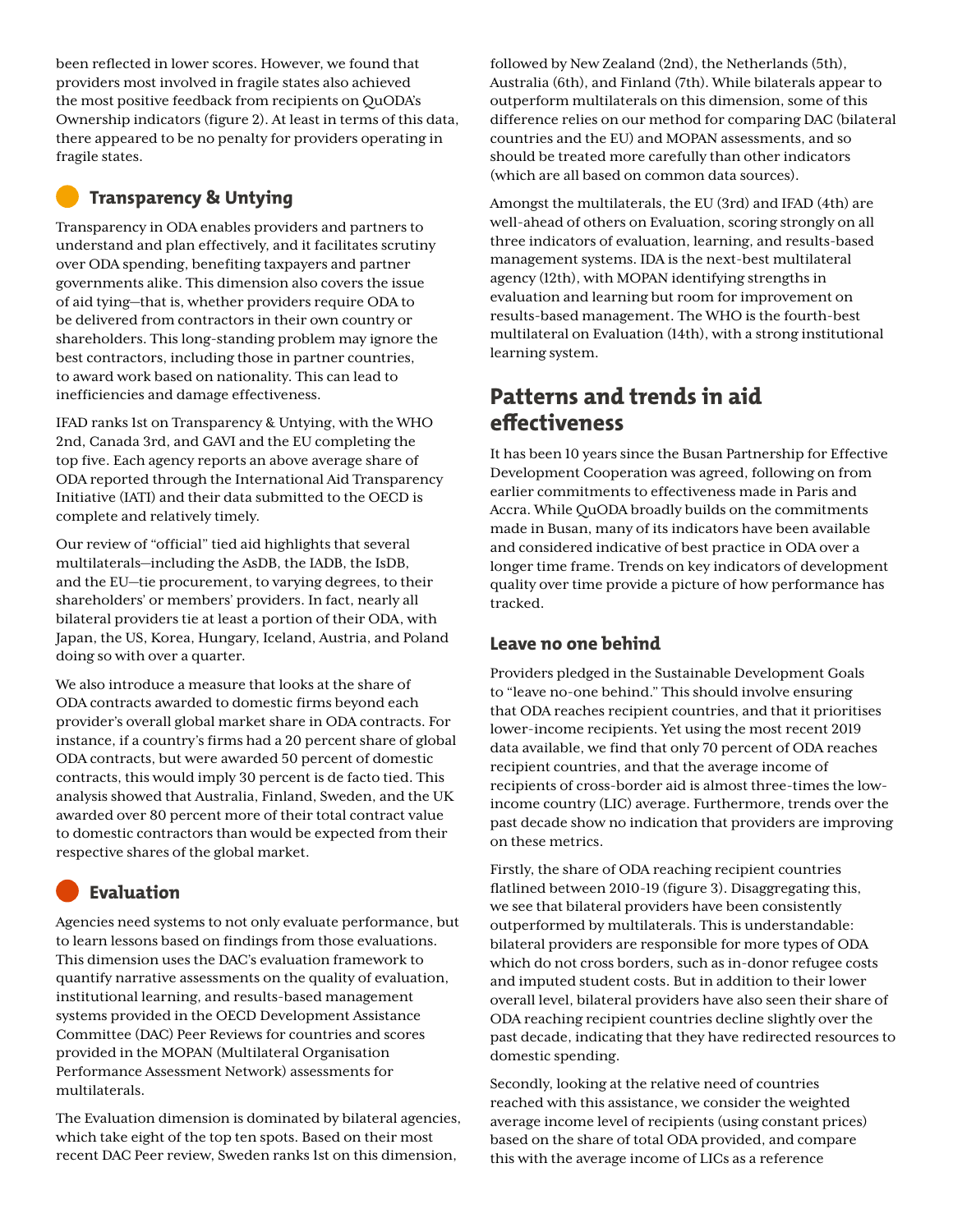#### *Figure 3. Share of ODA reaching recipient countries*



*Source: Authors' calculations, based on the OECD Creditor Reporting System and Country Programmable Aid datasets, see methodology (P1) for full details*

(figure 4). It can be seen that in real terms, average recipient income has shown little overall trend from 2011-19, although it did jump upwards between 2010-11. Meanwhile, over the past decade LIC average income slightly fell. Across the period, average recipient income has consistently been more than double the LIC average for both bilateral and multilateral providers, suggesting a persistent failure to prioritise the poorest.

#### **Ownership**

Ownership is a central pillar of the effectiveness agenda, but we found little evidence of substantive improvements to ownership over time (figure 5). While low response rates to GPEDC surveys and varying sample sizes across the years complicates the picture, there remains ample room for improvement across the board.



*Figure 5. Ownership indicators, average across all agencies*

*Source: Simple average of scores for QuODA agencies on GPEDC indicator 1a.1 (QuODA O1a), 1a.4 (QuODA O1b), 6.1 (QuODA O2a), 9b (QuODA O2b), 5a.1 (QuODA O3a) and 5b (QuODA O3b). See full QuODA methodology for full indicator definitions. Sample size differs across indicators and years based on data available.* 

#### *Figure 4. Average GNI per capita of ODA recipients (2017 USD, PPP)*



*Source: Authors' calculations, using the World Bank's WDI database, CIA World Factbook, and OECD CRS database*

#### **Tied aid and partnership**

Tying aid to the procurement of goods or services from the provider country has long been considered an inefficient practice which damages the impact of ODA. A long-term perspective on official figures on untying (collated in the OECD's untying reports) across all ODA spending (providers have committed to untying in the poorest countries, but this analysis is broader) shows some improvement in untying over time: the share of untied aid rose from 74 percent in 2010 to almost 78 percent in 2018.

When examining whether contracts are awarded to domestic firms, we find that across all DAC providers, just 43 percent of ODA contracted by countries goes to non-domestic contractors.<sup>1</sup> One might expect large providers like the US, EU, UK, and Germany to have some market share reflecting their long experience in delivering ODA contracts, but even after adjusting for their country's global share in the provision of contracts, we find domestic providers get, on average, 55 percentage points more of contracts than we would expect.

Over the past decade, it is clear that indicators of quality have stagnated with a flatlining share of assistance reaching partner countries, stalling poverty focus, no tangible improvement in ownership, and a still-high level of total ODA tied to national procurement. Taken together, this raises concerns about actual progress towards improving the practices—and ultimately, the quality—of ODA spending.

#### **Recommendations**

Our analysis suggests that there appears to be no meaningful progress towards the key indicators of best practice in ODA allocation, despite ongoing commitments by providers to improve practices in line with the Busan Agreement. We identify four main recommendations for providers to improve the quality of ODA in the years ahead:

*<sup>1</sup> Data sourced from Table A.9 in the OECD's 2020 Report on the DAC Recommendation on Untying ODA. Reflects the share of the value of contract awards (for DAC total) reported as won by in-donor contractors in 2017-18.*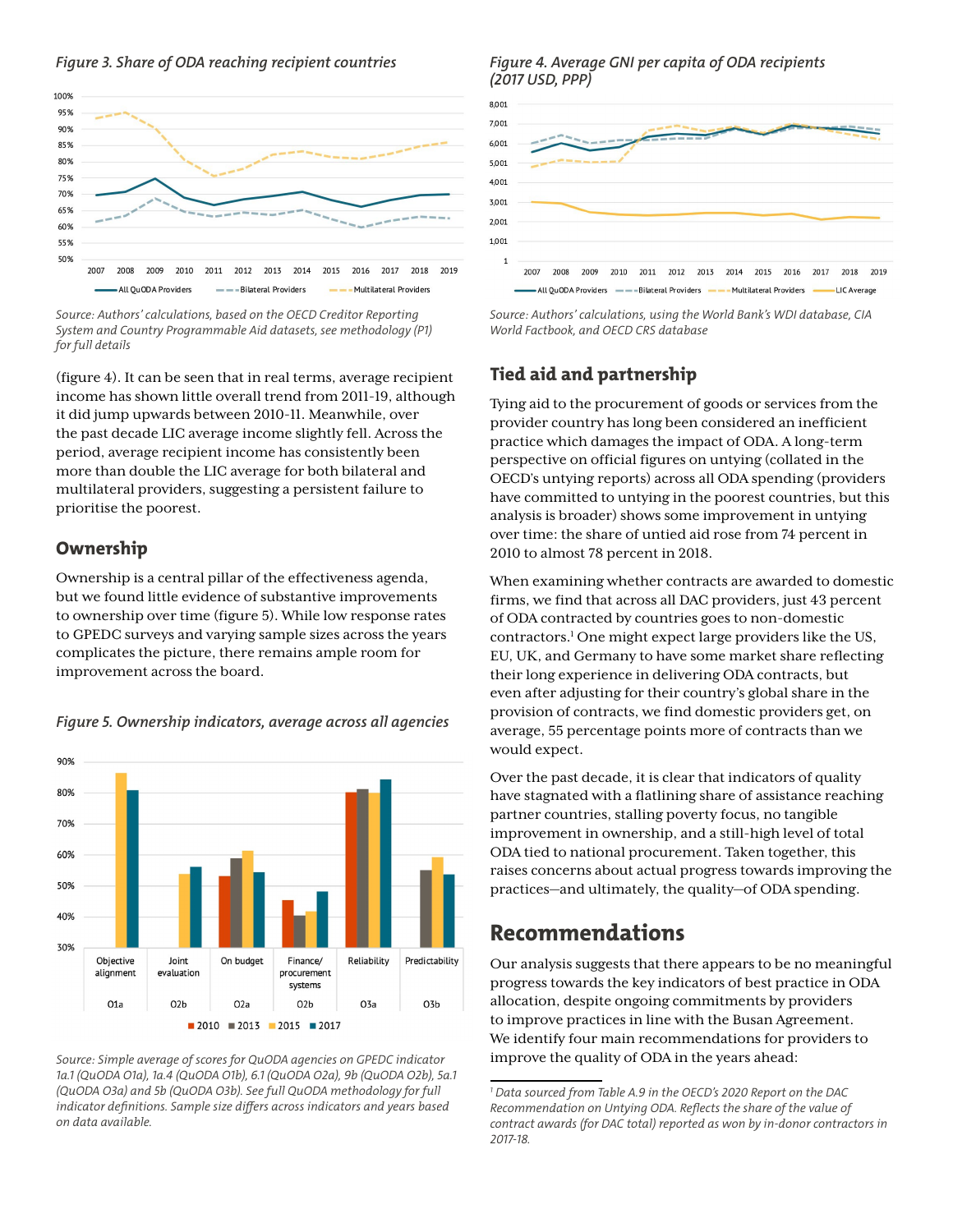For country providers and policymakers, there is a clear and consistent message: using the multilateral system can support development effectiveness. While performance is not uniformly better in all multilateral agencies, these agencies tend to ensure that funding reaches recipient countries and generally have a stronger focus on targeting ODA to where need is greatest. Multilaterals also perform well, on average, on Ownership and Transparency & Untying, suggesting a strong commitment to working with partner countries, regular financial reporting, and untied allocations. While the multilateral system is not without problems—work to reform multilateral development finance to improve its efficiency, accountability, and impact is ongoing—this year's QuODA results suggest that some multilaterals are well positioned to support quality ODA actions. Multilaterals are particularly well-placed to help countries respond to COVID-19, with global reach, broad mandates and expertise, an array of financing instruments, and knowledge of local contexts. QuODA 2021 reinforces this finding, emphasising their ability to reach those most in need, and ensuring country and local ownership.

Providers should strengthen partner ownership in development engagements. QuODA 2021 shows that there remains significant room for improvement in implementing (and measuring) the principle of ownership. While ownership is seen by many as the most important principle of effectiveness, the average score awarded to agencies assessed in QuODA is 63 percent across the six GPEDC indicators we use to measure ownership. Both for effectiveness and to meet their international commitments, providers need to ensure that development activities are developed with partners, aligned with partner objectives, and implemented via partner country systems.

#### Moreover, providers and the GPEDC should work together to achieve better response rates and

measurement, through the GPEDC surveys. Fifteen years after the first Paris survey, the GPEDC is vital but an average response rate of 32 percent across providers included in QuODA<sup>2</sup> remains disappointing. The GPEDC should consider how to improve participation from partner countries while enabling consistency in the data collected. While efforts to achieve a higher response rate must be careful not to place an undue burden on the administrations of partner countries, the GPEDC could consider resourcing and directly funding recipients to provide responses. If providers are serious about improving the effectiveness of their cooperation, then they need better data to identify their strengths, weakness, and opportunities for improvement.

Transparency on ODA is partial, and all providers should report systematically to the International Aid Transparency Initiative (IATI) or establish another common platform that recipients can access. Highquality and timely reporting on ODA is needed to support partnership and mutual accountability.

Across providers, reporting to IATI—the only platform to host real-time data from across actors—remains poor, with around one-third (16) of the largest ODA providers failing to report via the IATI system in 2019, and a further fifth (11) reporting on less than half their ODA. Real-time data can support planning in partner countries and is particularly useful during periods of uncertainty. While in QuODA we only measure financial transparency, there is a broader agenda on transparency where only a minority include project plans and evaluations which would also be valuable. In sum, all providers should by now be reporting fully, accurately, and in a timely manner.

# **Where next on aid effectiveness?**

Ten years after ODA providers committed in Busan to a set of principles on aid effectiveness, QuODA 2021 reveals there remains significant room for improvement. We look forward to exploring the practical implications for improved aid with providers and recipients.

#### ABOUT QUODA

Full, interactive QuODA results are avilable online at **[QuODA.CGDev.org](https://quoda.cgdev.org/)**.

This is the fifth edition of QuODA. The authors are grateful for the substantial prior research and analysis of previous QuODA leads, including Caitlin McKee, Nancy Birdsall, Homi Kharas, and Rita Perakis.

We are grateful for the support of the Bill and Melinda Gates Foundation for research on aid effectiveness and to the Swedish International Development Cooperation Agency (SIDA) and the Luxembourg Ministry of Foreign Affairs for their support to the latest edition of QuODA.

This work is made available under the terms of the Creative Commons Attribution-NonCommercial 4.0 license.

*<sup>2</sup> Figure measures the simple average of the number of partner countries that responded to the GPEDC survey for each provider in 2018, divided by the total number of CPA recipients per provider, for all QuODA agencies.*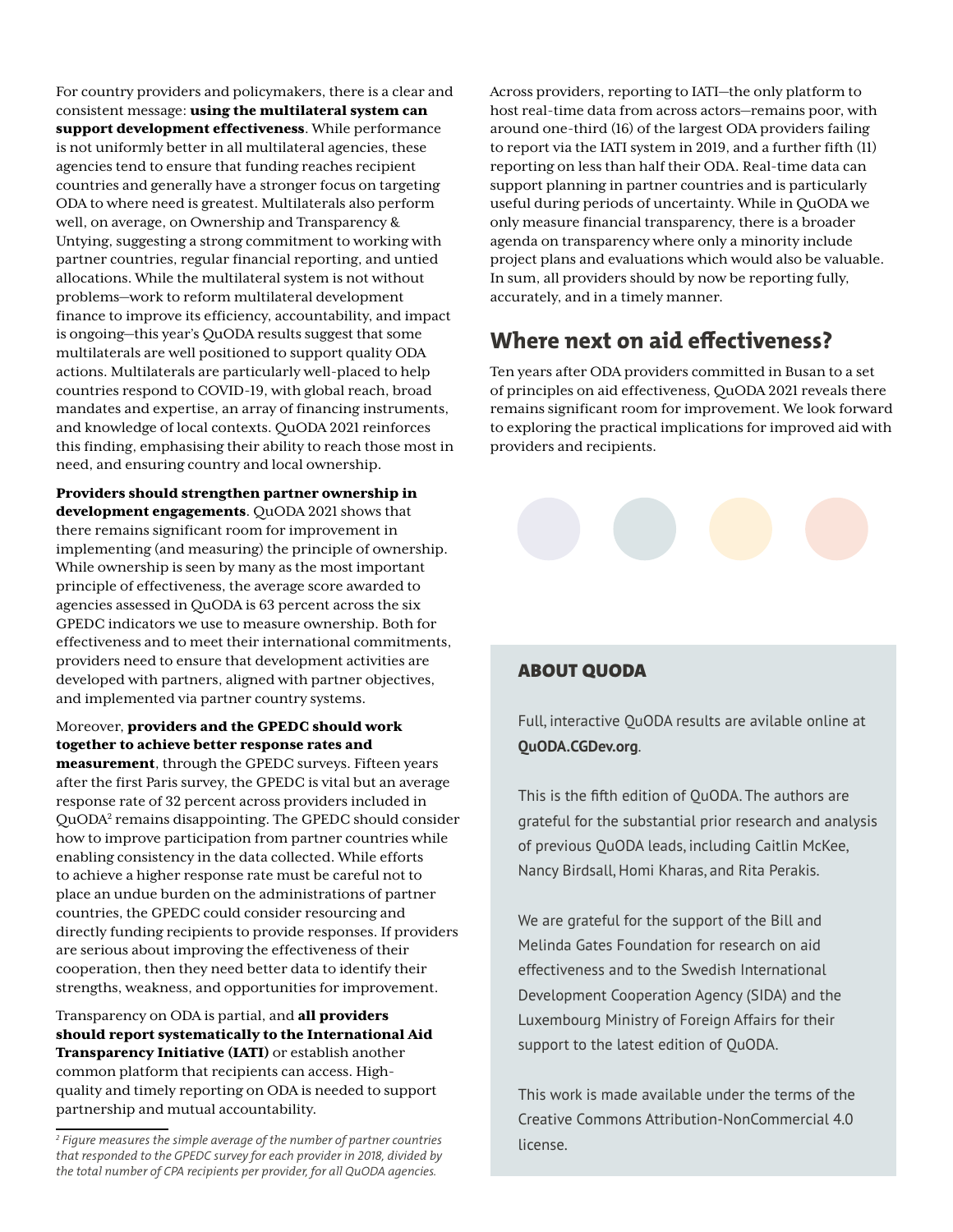# **QuODA 2021 Dimensions and Indicators**

#### **Prioritisation**



ODA spent in partner countries: Share of gross ODA allocated as country programmable aid plus humanitarian and food assistance



Poverty focus: Weighted share of ODA allocated to the poorest countries



 $\mathbf{P4}$ 

 $\boxed{P5}$ 

Contributions to under-aided countries: Score measuring the extent to which each provider moves the global distribution of aid towards or away from an optimal allocation

Core support to multilaterals: Share of total country ODA allocated as core support to multilateral agencies

Support for fragile states and GPGs: Composite measure of the weighted share of ODA to fragile states and share of ODA to GPGs

#### **Ownership**

Alignment at objectives level: Share of development interventions and evaluations that draw objectives and plans from partner frameworks



 $\boxed{01}$ 

Use of country financial systems: Share of ODA recorded in partner country budgets and use of public financial management systems



Reliability and predictability: Share of ODA that is reliable (received as planned) and predictable using forward spending plans



Partner feedback: Share of donors' CPA covered by GPEDC respondents

#### **Transparency & Untying**

T1 Spend reported in IATI: Share of total project-level ODA and OOF disbursements reported to the CRS which are also published to IATI



T4

- Comprehensiveness of data (CRS): Composite of three measures of reporting detail in CRS
- T3 Timeliness (CRS and IATI): Measure of the timeliness of donor reporting to the CRS and the timeliness and frequency of IATI reporting for the lead development agency
	-

United aid (official): Share of ODA reported as being "untied" from provider procurement

T5 United aid (contracts): Share of countries development contracts awarded to contractors in the provider country less providers' market share

#### **Evaluation**

E1

Evaluation systems: Composite measure of the quality of providers' evaluation systems from OECD Peer reviews and MOPAN assessments

| $\mathcal{L}(\mathcal{L})$ and $\mathcal{L}(\mathcal{L})$ and $\mathcal{L}(\mathcal{L})$ and $\mathcal{L}(\mathcal{L})$ |
|-------------------------------------------------------------------------------------------------------------------------|
|                                                                                                                         |
| ۰,                                                                                                                      |
| $\mathcal{L}(\mathcal{L})$ and $\mathcal{L}(\mathcal{L})$ and $\mathcal{L}(\mathcal{L})$                                |
|                                                                                                                         |

E<sub>3</sub>

#### Institutional learning systems: Composite measure of the quality of

providers' learning systems from OECD Peer reviews and MOPAN assessments

```
Results-based management systems: 
Composite measure of the quality of 
results-based management systems 
from OECD Peer reviews and MOPAN 
assessments
```